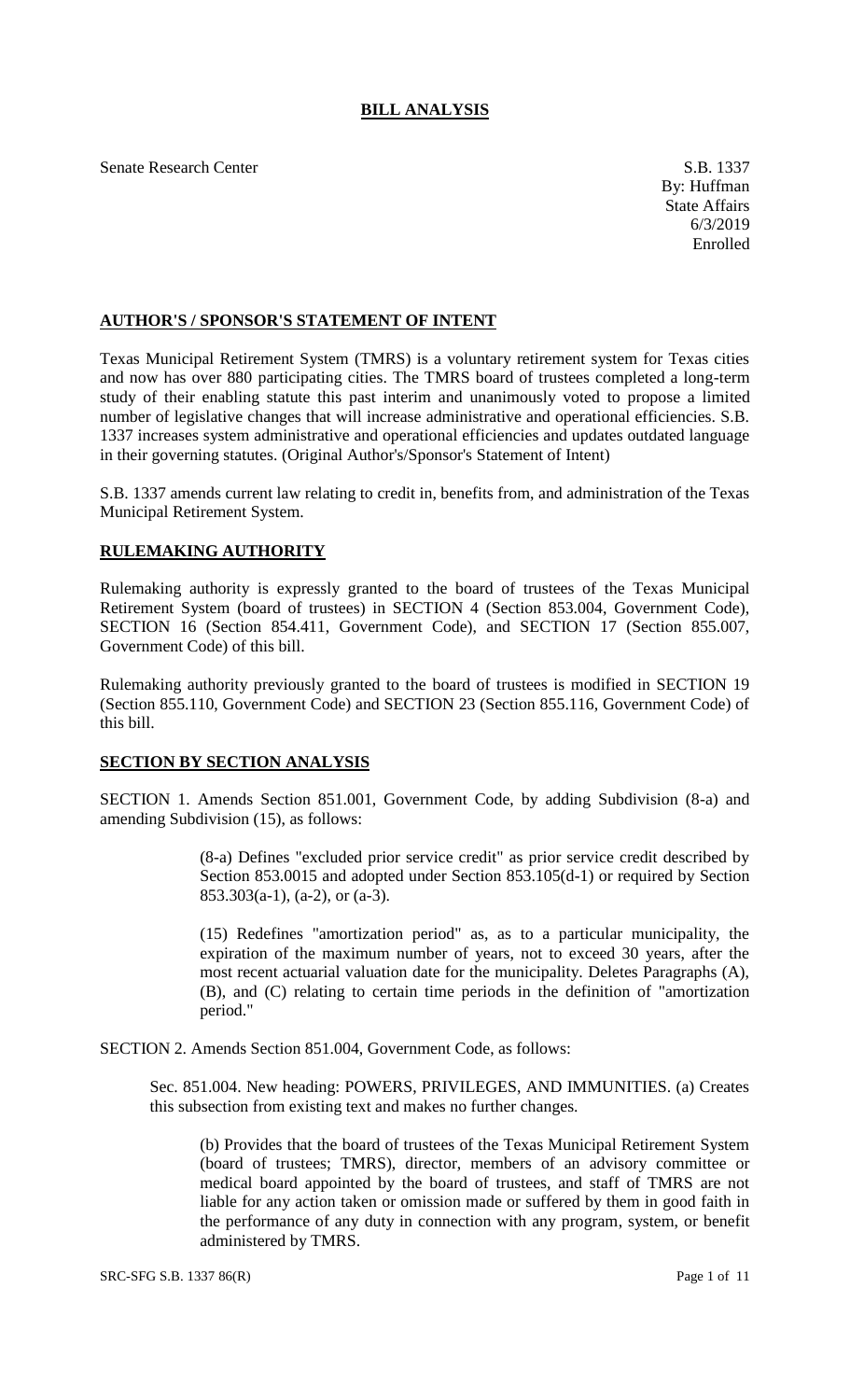SECTION 3. Amends the heading to Section 853.003, Government Code, to read as follows:

Sec. 853.003. BUY BACK OF CREDITED SERVICE PREVIOUSLY CANCELED.

SECTION 4. Amends Subchapter A, Chapter 853, Government Code, by adding Sections 853.0015 and 853.004, as follows:

Sec. 853.0015. EXCLUDED PRIOR SERVICE CREDIT. Provides that if a member is entitled to receive excluded prior service credit under this chapter (Creditable Service), the excluded prior service credit certified to the member:

(1) may only be used to satisfy length of service requirements for vesting and retirement eligibility; and

(2) may not be used to determine eligibility for or computation of updated service credits.

Sec. 853.004. RULES FOR CREDITABLE SERVICE. Requires the board of trustees to adopt rules necessary or desirable to implement this chapter.

SECTION 5. Amends Section 853.105, Government Code, by amending Subsections (a), (c), and (d) and adding Subsection (d-1), as follows:

(a) Requires TMRS, rather than the board of trustees, after receiving a certification of prior service and average prior service compensation under Section 853.104 (Certification of Service and Average Compensation), to determine the member's prior service credit.

(c) Removes an effective date applied to this subsection and provides that the prior service credit is an amount computed as a percentage determined as provided by Subsection (d) or, if applicable, Subsection (d-1), times a base credit equal to the accumulation at three percent interest of a series of monthly amounts for the number of months of approved prior service, times the sum of certain amounts.

(d) Requires the governing body of a municipality, rather than the governing body of a municipality having an effective date of TMRS participation after December 31, 1975, to determine in the ordinance providing for participation the percentage to be applied against the base credit in computing a prior service credit under Subsection (c). Authorizes the percentage adopted, except as provided by Subsection (d-1), to be any multiple of 10 percent that does not exceed 100 percent of the base credit, with 10 percent being the minimum percentage a municipality is authorized to adopt. Prohibits a governing body from adopting a percentage under this subsection until the actuary first determines, and TMRS, rather than the board of trustees, concurs in the determination, that the municipality is able to fund, before the 30th anniversary, rather than the 25th anniversary, of the effective day of its participation in TMRS, all prior service obligations that the municipality proposes to assume under this section (Determination of Prior Service Credit).

(d-1) Requires the governing board of a municipality to adopt, by ordinance, a zero percent prior service credit if, before joining TMRS, the municipality provided retirement benefits to its employees that were funded partly or wholly by the municipality. Provides that prior service credit adopted under this subsection is excluded prior service credit.

SECTION 6. Amends Section 853.106, Government Code, as follows:

Sec. 853.106. PRIOR SERVICE CERTIFICATE. (a) Requires TMRS, rather than the board of trustees, after determining a member's prior service credit under Section 853.105, to issue to the member a prior service certificate stating certain information.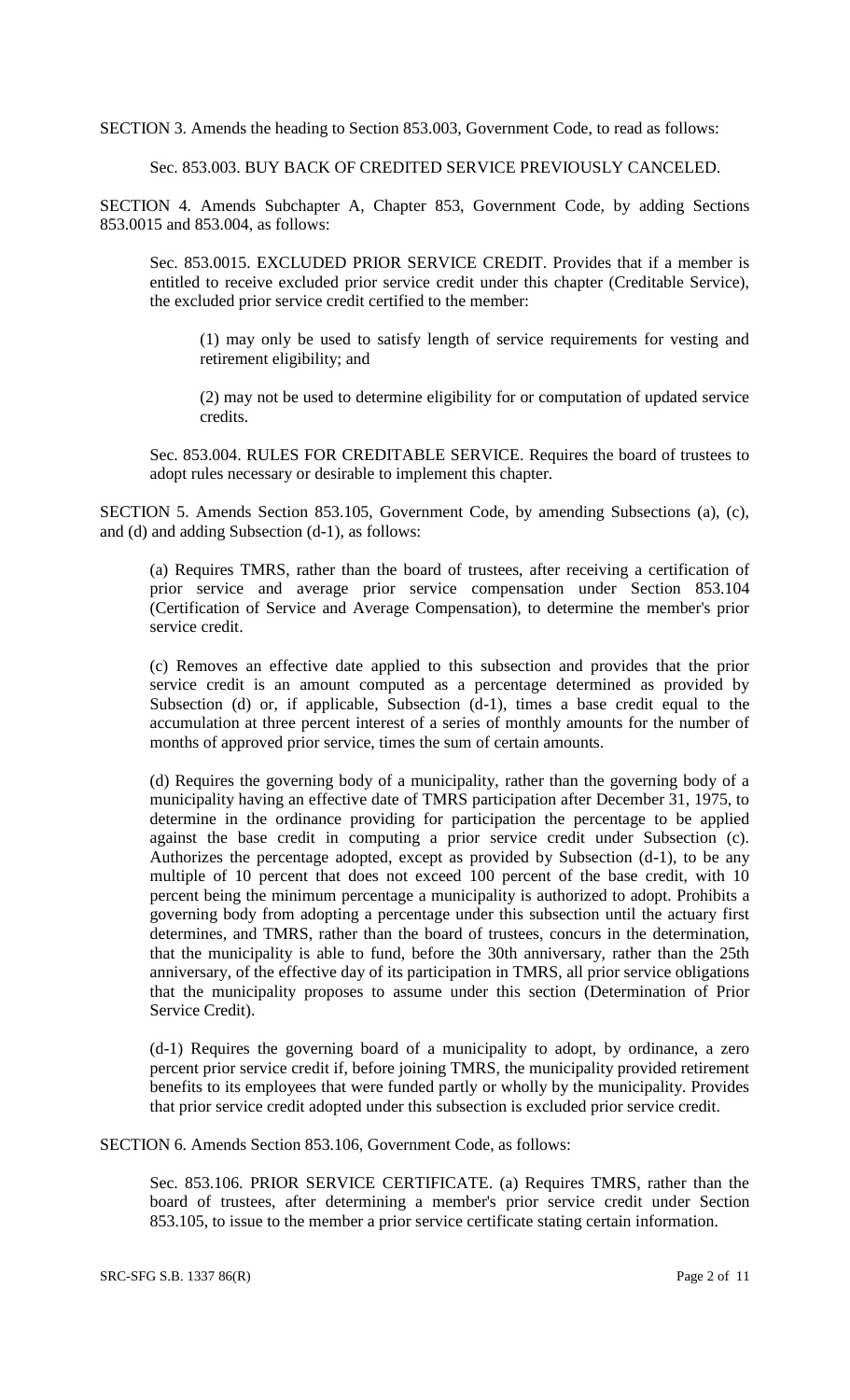(b) Provides that, as long as a person remains a member, the person's prior service certificate is, for purposes of retirement, conclusive evidence of the information it contains, except that a member of participating municipality is authorized to request that TMRS correct an error in the prior service certificate in accordance with Section 852.110 (Correction of Errors), rather than request the board of trustees to modify the certificate before the first anniversary of the issuance or modification.

SECTION 7. Amends Section 853.303, Government Code, by adding Subsections (a-1), (a-2), and (a-3) and amending Subsections (c) and (d), as follows:

(a-1) Provides that this subsection applies to a participating municipality that is required to adopt a zero percent prior service credit under Section 853.105(d-1). Provides that, if the governing body of a participating municipality subject to this subsection authorizes the granting of prior service credit to an employee under Subsection (a), the employee is only entitled to receive excluded prior service credit.

(a-2) Provides that this subsection applies to a participating municipality that, before having a department of the municipality begin participating in TMRS, provided other retirement benefits to its employees in that department funded partly or wholly by the municipality. Provides that if, on or after January 1, 2020, the governing body of a participating municipality subject to this subsection authorizes the granting of prior service credit to an employee under Subsection (a) (relating to authorizing the governing body of a municipality by ordinance to authorize the granting of prior service credit), the employee is only entitled to receive excluded prior service credit.

(a-3) Provides that this subsection applies to a participating municipality that elected to discontinue the participation in TMRS of persons employed or reemployed after the date of an election to discontinue under Section 852.006(a) (relating to prohibiting a municipality from terminating participation in TMRS except under certain conditions), provided other retirement benefits to those persons funded partly or wholly by the municipality, and subsequently elects, by ordinance, to have those employees resume participating in TMRS as employees. Provides that if, on or after January 1, 2020, the governing body of a participating municipality subject to this subsection authorizes prior service credit under Subsection (a) to an employee described by this subsection, the employee is only entitled to excluded prior service credit.

(c) Requires the municipality, as soon as practicable after a member has filed a statement of prior service under this section, to verify the prior service claimed and certify to TMRS, rather than to the board of trustees, the creditable prior service approved and the average monthly compensation paid to the member during the period of the service.

(d) Requires TMRS, rather than the board of trustees, after receiving a certification of prior service and average monthly compensation under this section, to take certain actions.

SECTION 8. Amends Section 853.401(a), Government Code, as follows:

(a) Authorizes the governing body of a participating municipality by ordinance, except as provided by Subsection (b) (relating to prohibiting a municipality from authorizing updated service credits for members with less than a minimum amount of service) and Section 853.0015, rather than except as provided by Subsection (b), to authorize the crediting in TMRS of updated service credits for service performed for the municipality by members. Requires a member, beginning January 1, 2022, to be a contributing employee of the municipality on the date prescribed by 853.402(e) (relating to establishing the date used in computing updated service compensation and updated service credits) to be eligible to receive an updated service credit authorized under this section (Ordinance Authorizing Updated Service Credits).

SECTION 9. Amends Section 853.402, Government Code, by adding Subsection (g), as follows: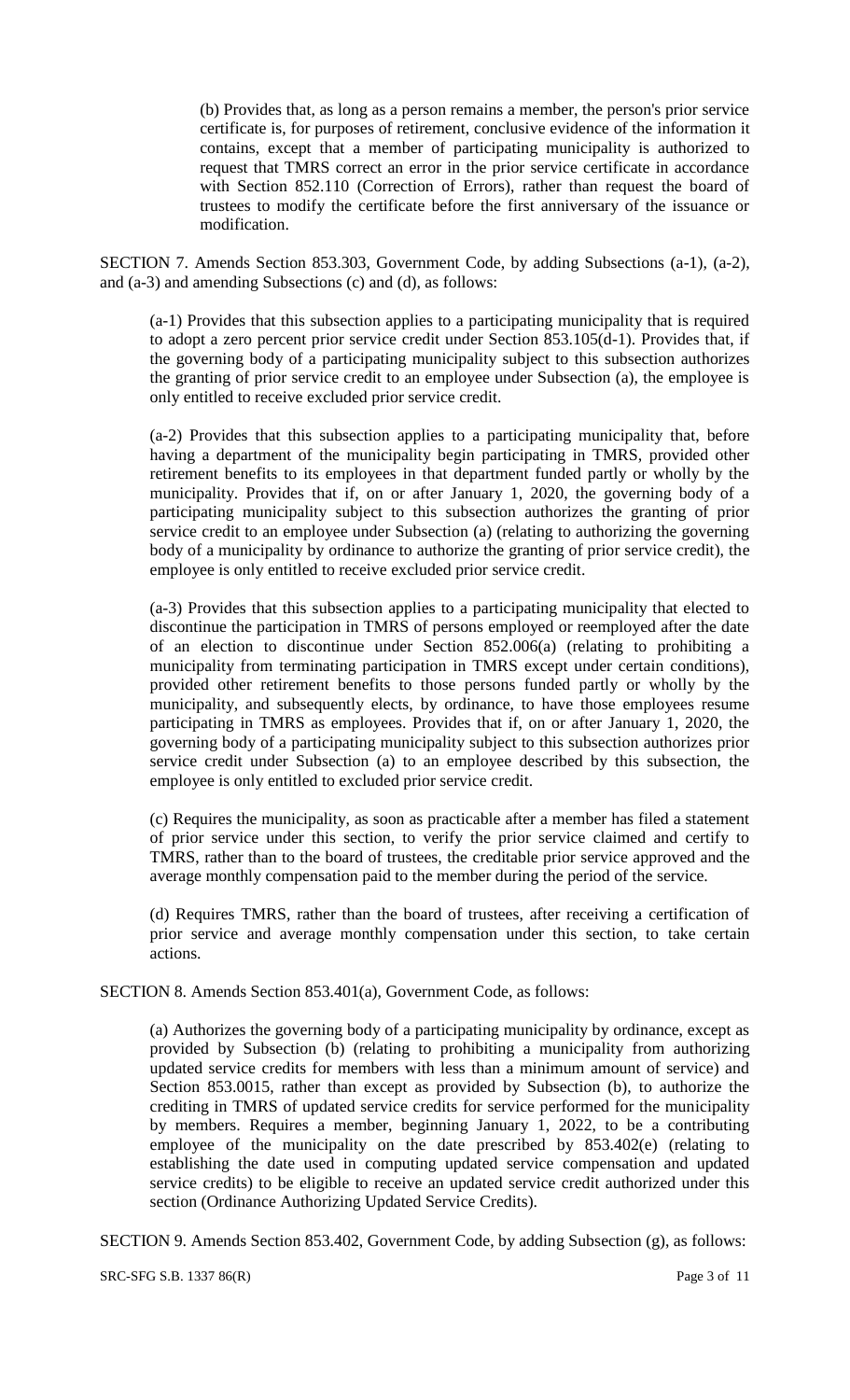(g) Authorizes TMRS to recalculate updated service credit for purposes of determining a member's retirement annuity if the member reestablishes credited service in accordance with Section 853.003 and retires in the same calendar year and if any municipality for which the member performed creditable service adopts an ordinance authorizing updated service credits under Section 853.401, 853.404 (Allowance of Updated Service Credit and Annuity Increases), or 853.601 (Ordinance Authorizing Updated Service Credit For Transferred Service) with an effective date of January 1 of the same calendar year.

SECTION 10. Amends Section 853.601(a), Government Code, to delete existing text regarding a date of January 1, 1984, related to updated service credit.

SECTION 11. Amends Section 854.006(f), Government Code, to delete references to certain subdivisions of Sections 854.305 and 854.410, Government Code.

SECTION 12. Amends Section 854.301, Government Code, by adding Subsection (d) to prohibit a member from applying for a disability retirement annuity under this subchapter (Disability Retirement Benefits) after the date the member's participating municipality begins participation in the occupational disability benefits program under Subchapter E (Optional Disability Retirement Benefits).

SECTION 13. Amends Sections 854.408(a) and (b), Government Code, as follows:

(a) Provides that a standard occupational disability retirement annuity is payable throughout the life of the retiree, except as otherwise provided by this subchapter. Deletes existing Subdivision (2) relating to a retirement annuity being reducible as to any month or series of months and deletes the designation of Subdivision (1).

(b) Prohibits the occupational disability retirement annuity of a disability retiree from being suspended under this subchapter after the date the disability retiree attains 60 years of age. Deletes existing text of Subsection (b) and Subdivisions (1) and (2) relating to prohibiting the standard occupational disability retirement annuity from exceeding certain amounts.

SECTION 14. Amends Section 854.409, Government Code, as follows:

Sec. 854.409. New heading: MEDICAL EXAMINATION OF RETIREES. (a) Authorizes TMRS to require, by written request, a disability retiree under this subchapter who is younger than 60 years of age to undergo a medical examination and provide current medical and other relevant information reaffirming the status of the retiree as meeting the requirements for certification of occupational disability under Section 854.407(b) (relating to requiring the medical board to issue a certification of occupational disability upon certain findings). Authorizes TMRS or the medical board to designate a physician to perform the examination. Requires the retiree to pay the cost of the examination, unless the director, at the director's discretion, waives that requirement and has TMRS pay the cost of the examination. Deletes text relating to requiring a disability retiree to promptly notify the board of trustees in writing of the amount of certain earnings.

(b) Authorizes TMRS, if a disability retiree refuses to submit to a medical examination or fails to provide current medical or other information requested under Subsection (a), to suspend payments of the disability annuity as provided by this section, rather than authorizing the director, if a retiree fails to provide the information required under this section, to suspend payments of the annuity until the retiree provides the required information. Deletes existing text relating to requiring each person who is receiving an occupational disability retirement annuity and is less than 60 years old to submit an annual report to the board of trustees.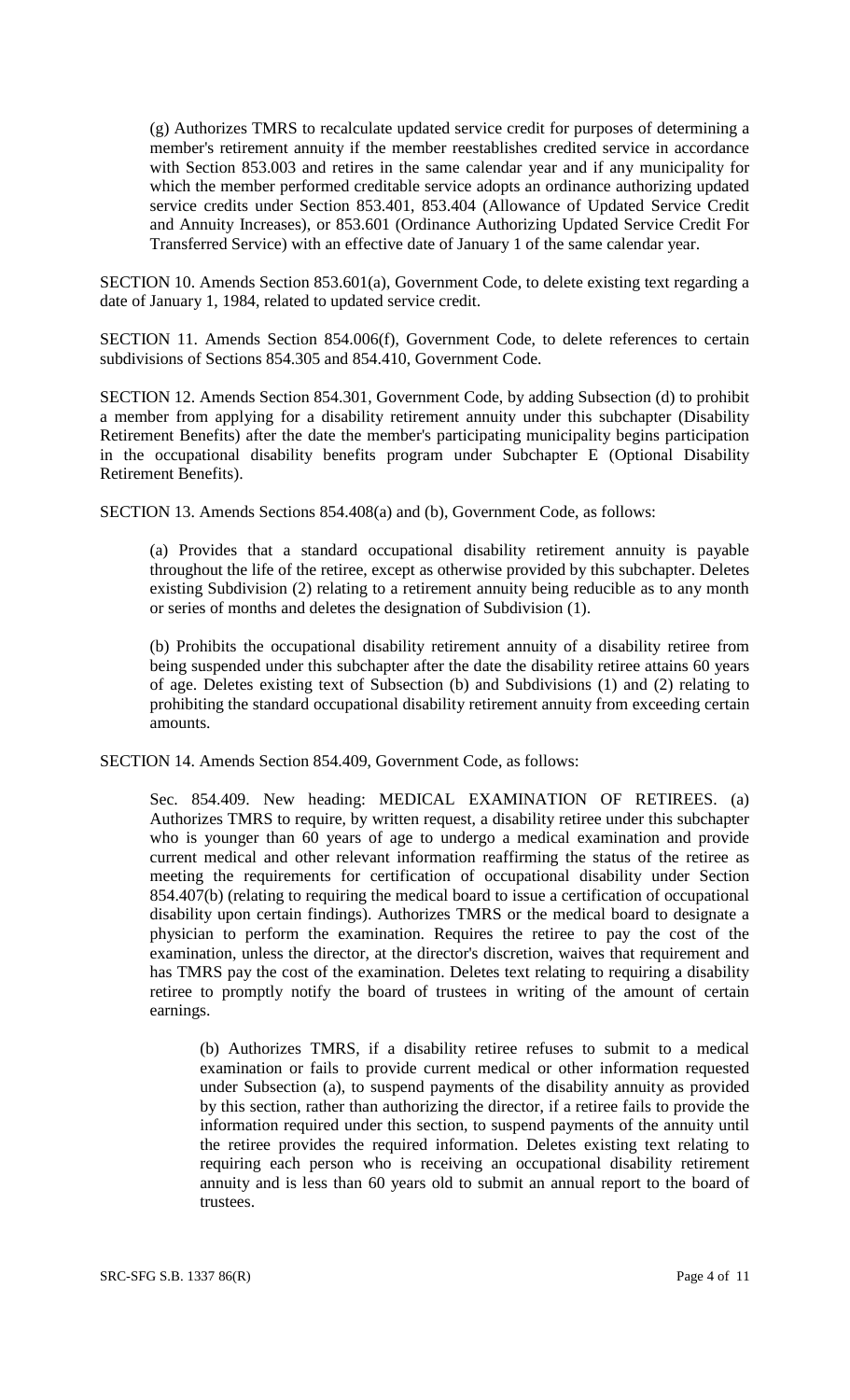(c) Authorizes TMRS, if a disability retiree refuses to submit to a medical examination or fails to provide current medical or other information requested under Subsection (a) by the first anniversary of the date TMRS requested the medical examination or information, to suspend payments of the disability annuity until the earlier of the date the retiree attains 60 years of age or submits to a medical examination and provides the requested information.

(d) Authorizes TMRS, if a disability retiree submits to a medical examination and provides the requested information before the fourth anniversary of the date TMRS requested the medical examination or information, to pay the suspended payments of the disability annuity in a lump sum.

(e) Requires the medical board, if the medical board finds that a disability retiree under this subchapter has experienced medical improvement to the extent that the disability retiree no longer meets the requirements for certification of occupational disability under Section 854.407(b) to certify the medical board's findings and submit the findings to the director. Authorizes the director, if the director concurs in the medical board's findings under this section, to adopt the findings, and authorizes TMRS to suspend payments of the disability annuity and take other action as TMRS, in TMRS's discretion, considers equitable and appropriate to address the situation, until the disability retiree attains 60 years of age.

(f) Provides that the suspension of a benefit under this section does not suspend payment of a benefit to an alternate payee under a qualified domestic relations order.

SECTION 15. Amends Section 854.410(e), Government Code, as follows:

(e) Requires a member or retiree, to select an optional occupational disability retirement annuity, to make the selection and designate a beneficiary on a form prescribed by and filed with TMRS, rather than the board of trustees, before the 31st day after the effective date of retirement.

SECTION 16. Amends Subchapter E, Chapter 854, Government Code, by adding Section 854.411, as follows:

Sec. 854.411. RULES FOR OPTIONAL DISABILITY RETIREMENT ANNUITIES. Authorizes the board of trustees to adopt rules necessary or desirable to implement this subchapter.

SECTION 17. Amends Section 855.007, Government Code, by amending Subsections (a), (b), and (c) and adding Subsections (e),  $(f)$ ,  $(g)$ ,  $(h)$ ,  $(i)$ ,  $(i)$ , and  $(k)$ , as follows:

(a) Requires the board of trustees to hold at least four meetings each year and additional meetings when called by the director, rather than hold regular meetings in March, June, September, and December of each year and special meetings when called by the director.

(b) Requires the director, before the fifth day preceding the day of a meeting, to give written notice of the meeting, rather than of a special meeting, to each trustee unless notice is waived.

(c) Requires all meetings of the board of trustees, except as otherwise provided by this subtitle (Texas Municipal Retirement System), Chapter 551 (Open Meetings), or other law, to be open to the public. Makes a nonsubstantive change.

(e) Authorizes the board of trustees, notwithstanding Chapter 551 or any other law, to hold an open or closed meeting by telephone conference call, videoconference, or other similar telecommunication method. Authorizes the board of trustees to use a telephone conference call, videoconference, or other similar telecommunication method for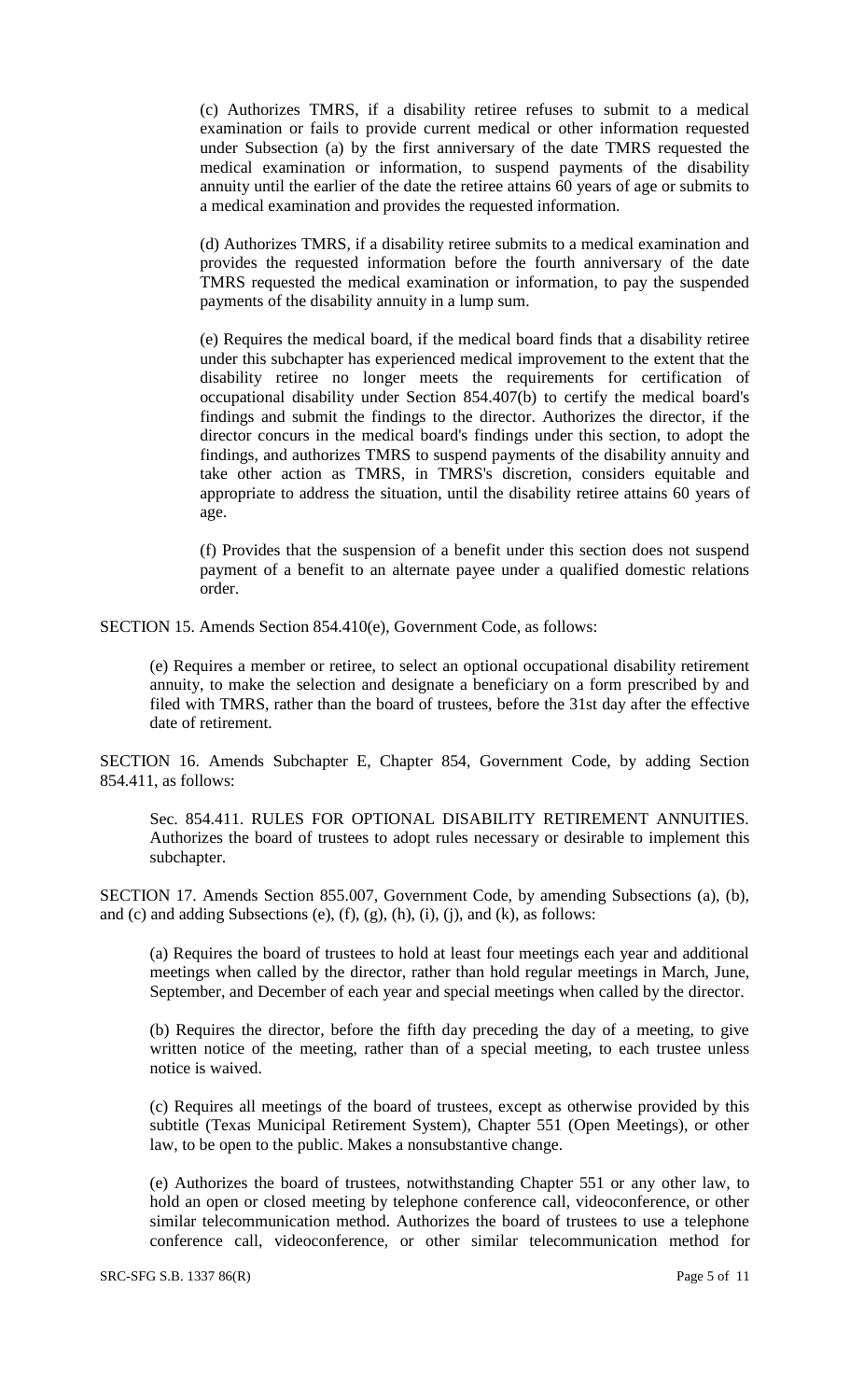purposes of establishing a quorum or voting or for any other meeting purposes in accordance with Subsection (f) and this subsection. Provides that this subsection applies without regard to the subject matter discussed or considered by the board of trustees at a meeting.

(f) Provides that a meeting of the board of trustees held by telephone conference call, videoconference, or other similar telecommunication method:

(1) is subject to the notice requirements applicable to other board of trustees meetings;

(2) is prohibited from being held unless notice of the meeting specifies the location of the meeting at which at least one trustee of the board will be physically present; and

(3) is required to be open and audible to the public at the location specified in the notice under Subdivision (2) during the open portions of the meeting.

(g) Provides that Chapter 551 does not require the board of trustees to confer with one or more employees, consultants, or legal counsel of TMRS or with a third party, including representatives of an issuer of restricted securities or a private instrument fund, in an open meeting if the only purpose of the conference is to receive information from or question the employees, consultants, or legal counsel of TMRS or the third party relating to an investment or a potential investment.

(h) Authorizes the board of trustees or a committee of the board to conduct a closed meeting in accordance with Subchapter E (Procedures Relating to Closed Meeting), Chapter 551, with TMRS's internal or external auditors to discuss governance, risk management or internal control weaknesses, known or suspected compliance violations or fraud, status of regulatory reviews or investigations, or identification of potential fraud risk areas and audits for the annual internal audit plan, or to discuss the auditors' ability to perform duties in accordance with the Internal Audit Charter and relevant auditing standards.

(i) Authorizes the board of trustees, notwithstanding Chapter 551 or any other law, to conduct a closed meeting to consider and discuss evaluations or duties of trustees or board consultants and self-evaluations of the board as a whole.

(j) Provides that, notwithstanding any other law, Chapter 551 does not apply to an assembly of the board of trustees or one of the board's committees while attending a summit, conference, convention, workshop, or other event held for educational purposes if the assembly or committee does not deliberate, vote, or take action on a specific matter of public business or public policy over which the board of trustees or a committee of the board has supervision or control. Provides that this subsection does not apply to a meeting of the board of trustees scheduled or called under the board's bylaws.

(k) Authorizes the board of trustees to adopt rules necessary or desirable to implement this section.

SECTION 18. Amends Section 855.107, Government Code, as follows:

Sec. 855.107. AUDIT. (a) Defines "audit" and "audit working paper" for purposes of this section.

(b) Creates this subsection from existing text and makes no further changes.

(c) Authorizes the board of trustees, in additional to the financial audit required by Subsection (b), to initiate or commission an audit or investigation of activities, functions, or operations of TMRS as the board determines appropriate.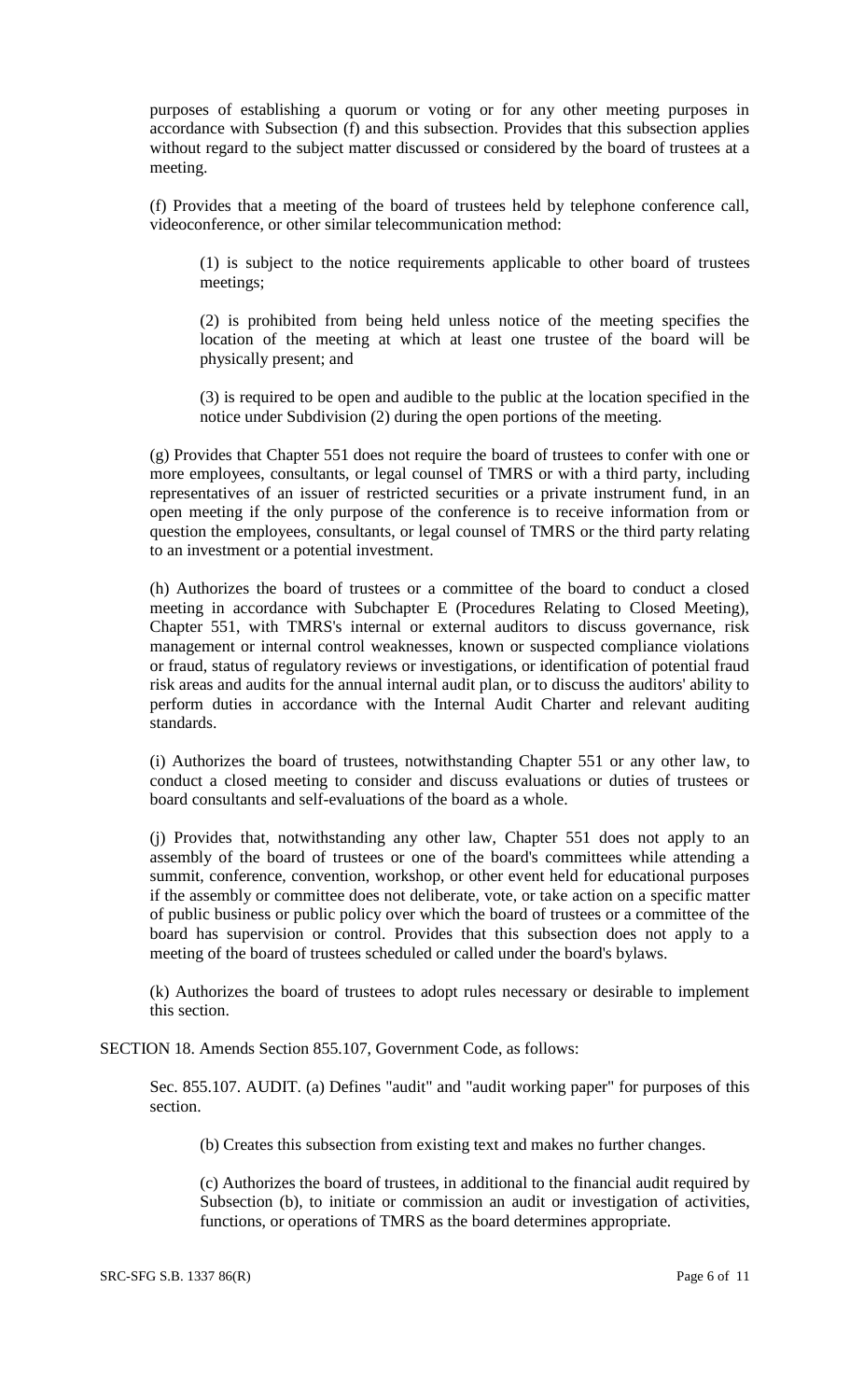(d) Provides that audit working papers prepared, maintained, or assembled by TMRS or an agent of TMRS are not a record of the board of trustees for purposes of Section 855.112, and are confidential and exempted from the disclosure requirements of Chapter 552 (Public Information).

(e) Provides that, unless made confidential under other law, an audit report, when received by the board of trustees in its final form, is public information not excepted from the requirements of Section 552.021 (Availability of Public Information).

SECTION 19. Amends Section 855.110(c), Government Code, as follows:

(c) Creates Subdivision (1) from existing text and makes nonsubstantive changes. Authorizes the board of trustees, after consultation with the actuary, by rule or by funding policy adopted by the board of trustees, rather than by rule, to:

(1) set open or closed amortization periods not to exceed 30 years, rather than 25 years;

(2) change the period for amortizing a municipality's unfunded actuarial accrued liabilities from an open period to a closed period or from a closed period to an open period;

(3) decrease or increase the amortization period, provided the amortization is prohibited from exceeding 30 years; and

(4) set different amortization periods for unfunded actuarial accrued liabilities arising from different types of events giving rise to liabilities and ladder the amortization of the liabilities.

SECTION 20. Amends Section 855.112, Government Code, as follows:

Sec. 855.112. New heading: RECORDS. (a) Requires TMRS, rather than the board of trustees, to keep, in convenient form, data necessary for required computations and valuations by the actuary.

(b) Requires the board of trustees to keep a permanent record of all of its proceedings.

(c) Provides that records of the board of trustees are open to the public.

SECTION 21. Amends Section 855.114, Government Code, as follows:

Sec. 855.114. OBTAINING INFORMATION. (a) Defines "participant" for purposes of this section.

(b) Creates this subsection from existing text and requires the board of trustees to obtain from participants, rather than from members, or from participating municipalities information necessary for the proper operation of TMRS.

(c) Requires each participant and participating municipality to timely provide, in the form and manner specified by TMRS, information necessary for the proper operation and administration of TMRS.

SECTION 22. Amends Section 855.115, Government Code, by amending Subsections (a), (c), and (d) and adding Subsections  $(a-1)$ ,  $(b-1)$ ,  $(e)$ ,  $(f)$ ,  $(g)$ , and  $(h)$ , as follows:

(a) Defines "participant" for purposes of this section.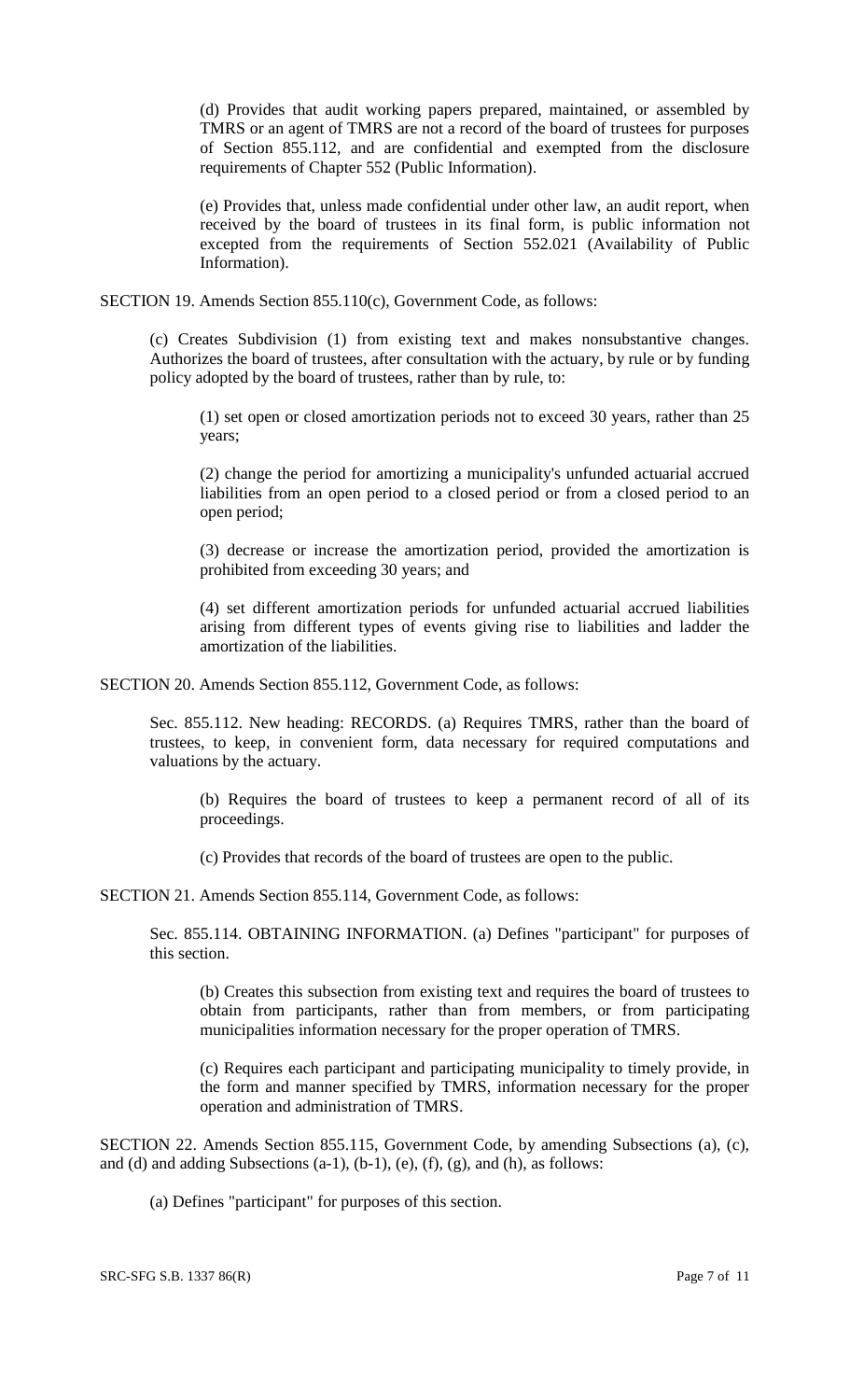(a-1) Creates this subsection from existing text and provides that the information contained in records that are in the custody of TMRS or maintained in the custody of another government entity or an administrator or carrier acting in cooperation with or on behalf of TMRS concerning a participant, rather than concerning an individual member, retiree, annuitant, or beneficiary, is confidential and not subject to public disclosure. Provides that, except as otherwise provided by this section (Confidentiality of Information About Members, Retirees, Annuitants, or Beneficiaries), TMRS is not required to accept or comply with a request for a record or information about a record of a participant, or to seek an opinion from the Texas attorney general because the records of a participant are not public record and are exempt from disclosure and the public information provisions of Chapter 552. Deletes existing text relating to disclosure of certain information. Prohibits participant information from being disclosed unless:

(1) the information is disclosed to:

(A)-(B) makes nonsubstantive changes of these paragraphs;

(C) a governmental official or employee after the director determines that the disclosure of the information requested is reasonably necessary to the performance of the duties of the official or employee or to perform the purposes of TMRS; or

(D) makes a nonsubstantive change to this paragraph; or

(2) makes a nonsubstantive change to this subdivision.

(b-1) Provides that this section does not requirement the retirement system to compile or disclose a list of participants' names, addresses, social security numbers, or other descriptive or demographic information.

(c) Authorizes the director to designate other employees of TMRS to make the necessary determinations under Subsection (a-1), rather than Subsection (a).

(d) Authorizes a determination and disclosure under Subsection (a-1), rather than Subsection (a), to be made without notice to the participant, rather than notice to the individual member, retiree, annuitant, or beneficiary.

(e) Authorizes a record released or received by TMRS under this section to be transmitted electronically, including through the use of an electronic signature or certification in a form acceptable to TMRS. Provides that an unintentional disclosure to, or unauthorized access by, a third party related to the transmission or receipt of information under this section is not a violation by TMRS of any law, including any law or rule relating to the protection of confidential information.

(f) Provides that the records of a participant remain confidential after release to a person, including a governmental official or employee, as authorized by this section. Authorizes the records of the participant to become part of a public record of an administrative or judicial proceeding, and provides that the participant waives the confidentiality of the records, including medical records, unless the records are closed to public access by a protective order issued under applicable law.

(g) Authorizes TMRS to require a participant to provide the participant's social security number as TMRS considers necessary to ensure the proper administration of all services, benefits, plans, and programs under TMRS's administration or as otherwise required by state or federal law.

(h) Provides that TMRS has sole discretion in determining if a record is subject to this section. Provides that, for purposes of this section, a record includes any record of TMRS containing information about a participant, living or deceased.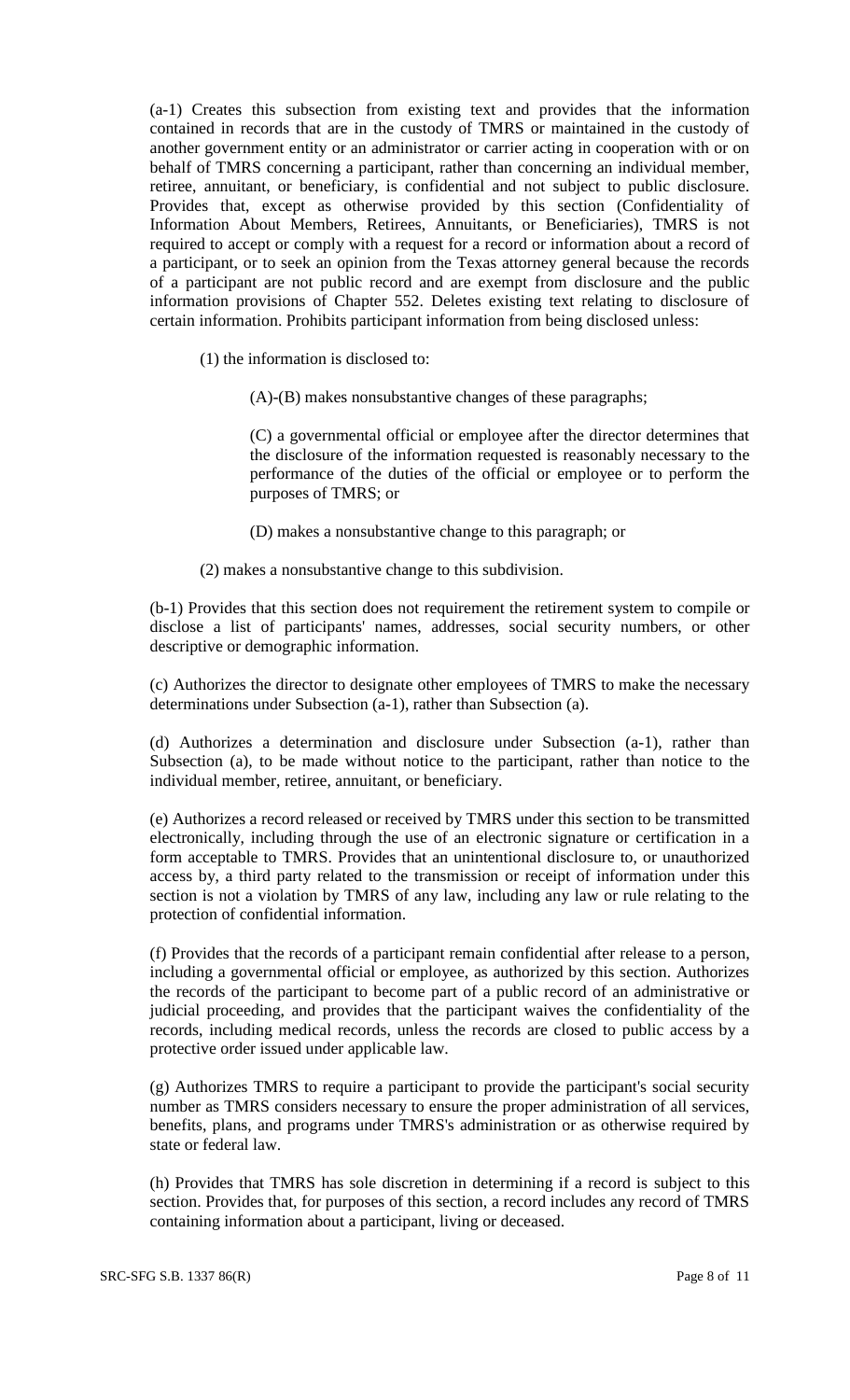SECTION 23. Amends Section 855.116, Government Code, as follows:

Sec. 855.116. New heading: ELECTRONIC INFORMATION. (a) Defines "electronic filing" and "electronic record" for purposes of this section.

(b) Authorizes the board of trustees to adopt rules and procedures relating to the electronic filing of documents with TMRS and the delivery of information electronically by TMRS.

(c) Authorizes TMRS to provide confidential information electronically to participating municipalities, members, retirees, beneficiaries, annuitants, alternate payees, and other persons authorized to receive the information and to receive information electronically from the individuals or entities, as applicable, including by use of an electronic signature or certification in a form acceptable to TMRS. Provides that an unintentional disclosure to, or unauthorized access by, a third party related to the transmission or receipt of information under this section is not a violation by TMRS of any law, including a rule relating to the protection of confidential information.

(d) Authorizes TMRS, subject to Subsection (f), to provide to a member, retiree, or annuitant any information that is required to be provided, distributed, or furnished under Section 802.106(a), (b), (d), or (e) by:

(1) sending the information to an e-mail address or other electronic address furnished to TMRS by the member, retiree, or annuitant; or

(2) directing the member, retiree, or annuitant through a written notice, e-mail, or other electronic notice to an Internet website address to access the information.

(e) Authorizes TMRS, subject to Subsection (f), to provide to a member, retiree, or annuitant the information that is required to be provided under Section 802.106(c) by directing the member, retiree, or annuitant through a written notice, e-mail, or other electronic notice to an Internet website address to access the information.

(f) Authorizes electronic notice sent under this section by e-mail or other electronic means to only be sent to an e-mail address or other electronic address furnished to TMRS by the member, retiree, or annuitant.

(g) Authorizes TMRS to photograph, microphotograph, film, or make an electronic record of any record in TMRS's possession or preserve the record through electronic document imaging.

(h) Authorizes TMRS, if a record is reproduced under Subsection (g), to destroy or dispose of the original record if TMRS first places the reproduction or electronic record in a file that is conveniently accessible to TMRS personnel, and provides for the preservation, examination, and use of the reproduction or stored electronic record.

(i) Provides that a photograph, microphotograph, film, electronic record, or electronic document image of a record received by TMRS or reproduced under Subsection (g) is equivalent to the original record for all purposes, including introduction as evidence in all courts and administrative agency proceedings. Provides that a certified or authenticated copy of the photograph, microphotograph, film, electronic record, or electronic document image is admissible as evidence to the same extent as the original record.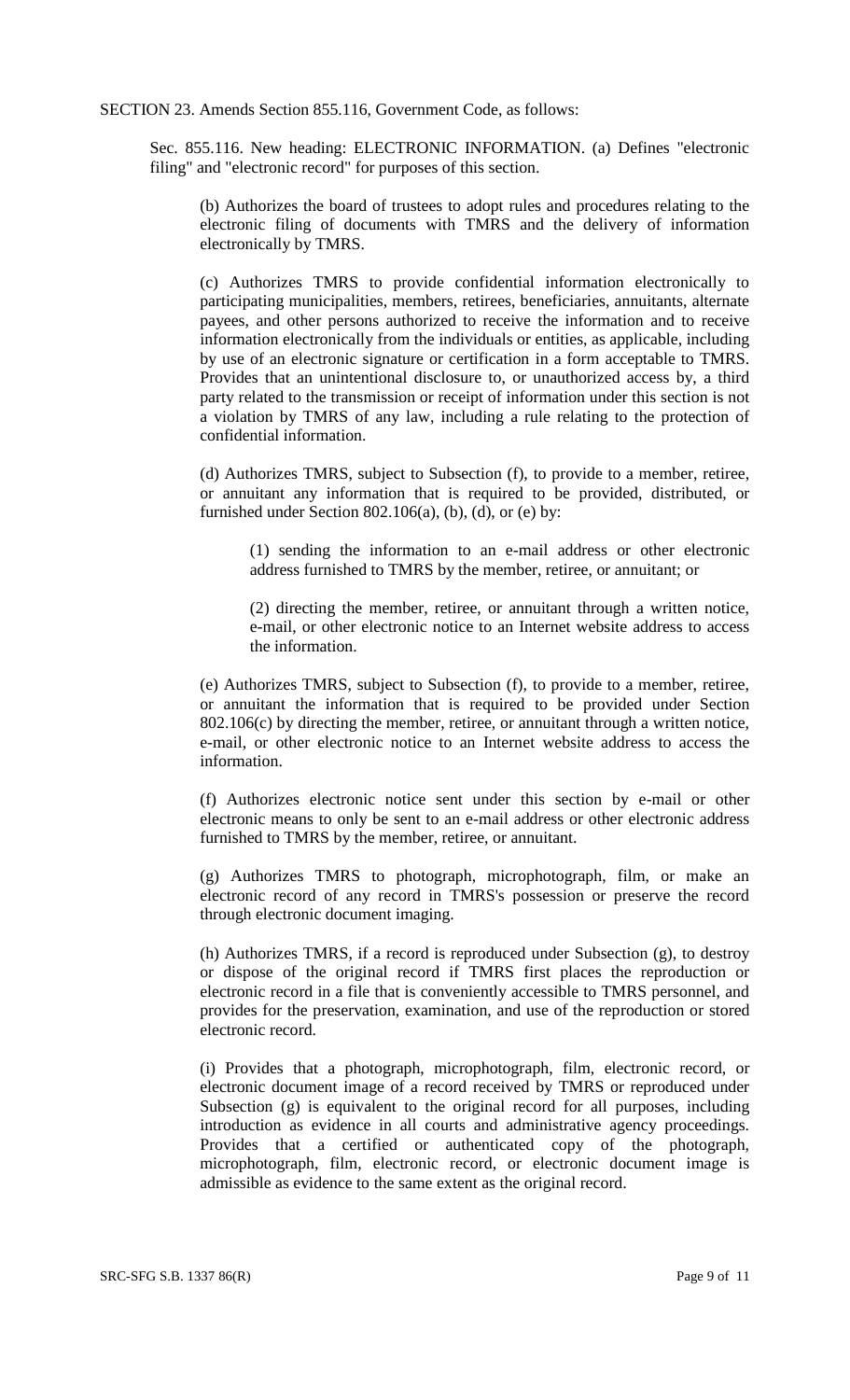(j) Authorizes the director or an authorized representative to certify the authenticity of a record reproduced under this section and to charge a fee for the certified copy as provided by law.

(k) Requires certified records to be furnished to any person who is authorized by law to receive them.

SECTION 24. Amends the heading to Section 855.202, Government Code, to read as follows:

Sec. 855.202. LEGAL REPRESENTATION.

SECTION 25. Amends Section 855.202, Government Code, by amending Subsection (b) and adding Subsection (c), as follows:

(b) Requires the appointed attorney to act as the legal advisor to the board of trustees, rather than requiring the attorney to act as the legal advisor to the board of trustees and to represent TMRS in all litigation.

(c) Authorizes the board of trustees, the director, or the director's designee to employ or obtain the services of other attorneys or outside legal counsel to represent TMRS in litigation or advise TMRS on fiduciary or legal matters.

SECTION 26. Amends Section 855.301, Government Code, by amending Subsection (a) and adding Subsection (d), as follows:

(a) Provides that, for purposes of the investment authority of the board of trustees under Section 67 (State and Local Retirement Systems), Article XVI, Texas Constitution, "security" or "securities" means any investment instrument within the meaning of the term as defined by Section 4, The Securities Act (Article 581–4, V.T.C.S.), 15 U.S.C. Section 77b(a)(1), or 15 U.S.C. Section 78c(a)(10). Provides that an interest in a limited partnership or investment contract is considered a security without regard to the number of investors or the control, access to information, or rights granted to or retained by TMRS. Provides that any instrument or contract intended to manage transaction, currency exchange, or interest rate risk in purchasing, selling, or holding securities, or that derives all or substantially all of its value from the value or performance of one or more securities, including an index or group of securities, is considered to be a security.

(d) Authorizes the board of trustees to delegate discretionary investment authority to and contract with external investment managers to invest and manage the assets held in trust by TMRS and to contract with external investment advisors and consultants to assist and advise the board and the staff of TMRS.

SECTION 27. Amends Section 855.407, Government Code, by amending Subsections (f) and (h) and adding Subsection (i), as follows:

(f) Authorizes the governing body of a municipality that is determined by the actuary to be unable to finance all obligations charged against its account in the benefit accumulation fund within the municipality's current amortization period, rather than within 25 years after the most recent actuarial valuation date, to elect to have the municipality contribute to its account in the benefit accumulation fund at a rate that does not exceed in any year the sum of two percent and the maximum contribution rate specified by Subsection (a) (relating to certain limitations on a municipality's contributions) and Section 855.501 (Increased Current Service Annuities), if applicable, authorizes the actuary annually to determine as necessary to finance the existing levels of benefits before the expiration of the municipality's current amortization period, rather than the expiration of 25 years after the most recent actuarial valuation date.

(h) Makes nonsubstantive changes and authorizes the board of trustees, subject to Subsection (i), if the board of trustees adopts any actuarial changes, including changes in actuarial assumptions or in actuarial method, that would result in any municipality having